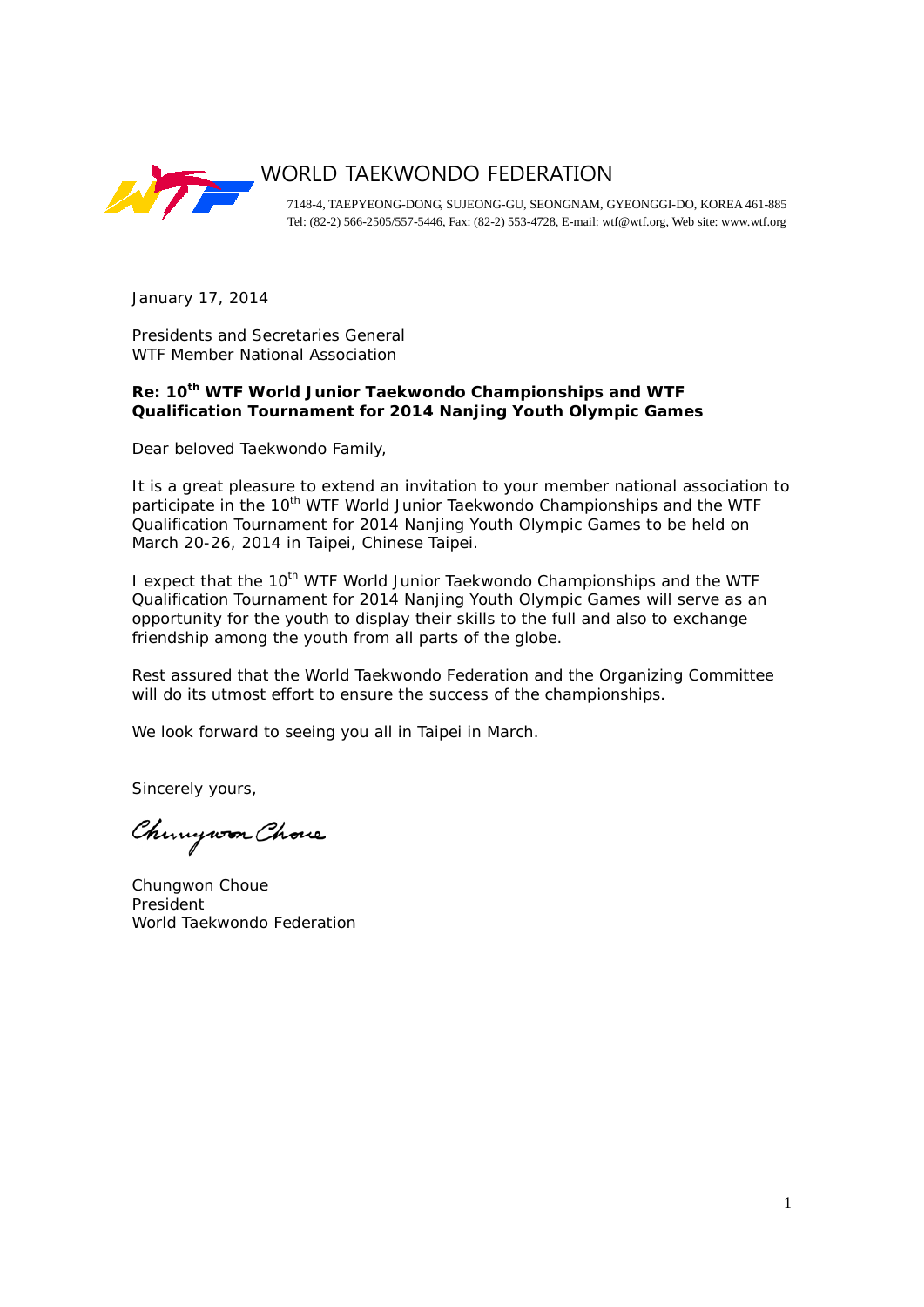

January 17, 2014

# **Message from the President of Chinese Taipei Amateur Taekwondo Association**

**Presidents** WTF Member National Association

Dear Colleagues,

In accordance with the instructions of the World Taekwondo Federation, it is with great pleasure to extend an invitation to your estimate association to participate in 10<sup>th</sup> WTF World Junior Taekwondo Championships and the WTF Qualification Tournament for 2014 Nanjing Youth Olympic Games to be held on March 20-26, 2014 in Taipei, Chinese Taipei.

I hope that you and your junior athletes will participate in this event to display highest spirit of the Taekwondo to dispatch the Taekwondo peace message all over the world.

We as organizers promise to do our best to provide a high quality championship and we ensure that every participant will win by joining the tournament. Who will not win the medal will win the participation in this distinctive event.

I look forward to seeing you in Taipei, Chinese Taipei

Yours faithfully,

Hsu an-chin

An-Chin HSU President, Chinese Taipei Amateur Taekwondo Association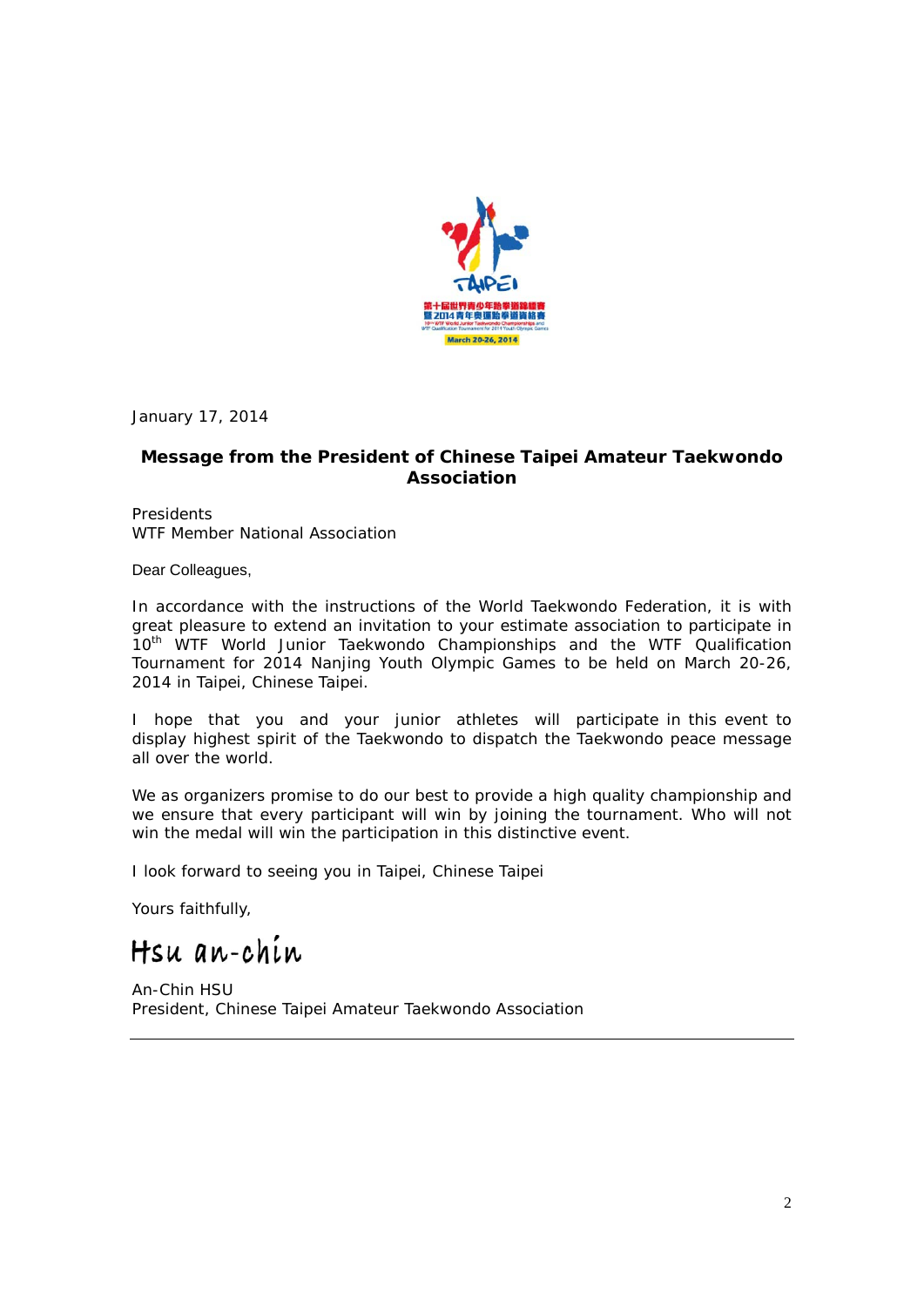# **OUTLINE**

# **10th WTF WORLD JUNIOR TAEKWONDO CHAMPIONSHIPS**

**March 23 - 26, 2014**

| <b>PROMOTER:</b><br>1.                                  | WORLD TAEKWONDO FEDERATION (WTF)                                                                                              |  |  |
|---------------------------------------------------------|-------------------------------------------------------------------------------------------------------------------------------|--|--|
| <b>ADDRESS:</b>                                         | Address: 7148-4 Taepyeong-dong, Sujeong-gu, Seongnam, Gyeonggi-do, Korea                                                      |  |  |
| <b>TELEPHONE:</b>                                       | Telephone: (82.2) 566 2505 / 557 5446                                                                                         |  |  |
| <b>FAX:</b>                                             | Fax: (82.2) 553 4728                                                                                                          |  |  |
| <b>E-MAIL:</b>                                          | sport@wtf.org (Sport Department)                                                                                              |  |  |
| <b>WEB-SITE:</b>                                        | http://www.wtf.org                                                                                                            |  |  |
|                                                         |                                                                                                                               |  |  |
| <b>ORGANIZING MNA &amp; ORGANIZING COMMITTEE:</b><br>2. | Chinese Taipei Amateur Taekwondo Association                                                                                  |  |  |
| <b>ADDRESS:</b>                                         | 5Fl., No. 456, Sec 6 Jungshan N. Rd, Shlin Chiu, Taipei City, Taiwan 11135, Chinese                                           |  |  |
|                                                         | Taipei                                                                                                                        |  |  |
| <b>TELEPHONE:</b>                                       | +886 2 2872 0780~1                                                                                                            |  |  |
| FAX:                                                    | +886 2 2873 2246                                                                                                              |  |  |
| <b>E-MAIL:</b>                                          | wictkd2014@gmail.com, tkd.tw@msa.hinet.net                                                                                    |  |  |
| <b>WEB-SITE:</b>                                        | www.taekwondo.org.tw                                                                                                          |  |  |
|                                                         |                                                                                                                               |  |  |
| <b>VENUE:</b><br>з.                                     | Taipei Arena, Taipei, Chinese Taipei                                                                                          |  |  |
|                                                         |                                                                                                                               |  |  |
| <b>QUALIFICATIONS</b><br>4.                             |                                                                                                                               |  |  |
|                                                         | In accordance with Article 4: Qualification of Contestant of the WTF Competition Rules, the contestant must be:               |  |  |
| <b>CRITERION #1:</b>                                    | Holder of the nationality of the participating team                                                                           |  |  |
| <b>CRITERION #2:</b>                                    | An athlete must be nominated by the pertinent national taekwondo association                                                  |  |  |
|                                                         | that is recognised by the World Taekwondo Federation and by their NOC.                                                        |  |  |
| <b>CRITERION #3:</b>                                    | Holder of the Kukkiwon Poom or Dan Certificate                                                                                |  |  |
|                                                         | (* A copy of the Dan certificate should be enclosed when registering for                                                      |  |  |
|                                                         |                                                                                                                               |  |  |
|                                                         |                                                                                                                               |  |  |
|                                                         | accreditation. In case a contestant has applied for a Kukkiwon Dan certificate but                                            |  |  |
|                                                         | has not received it yet, a copy of the Dan application form and the remittance                                                |  |  |
|                                                         | certificate sent to the Kukkiwon must be enclosed when registering for                                                        |  |  |
|                                                         | accreditation. Please refer to the Kukkiwon Web site (www.kukkiwon.or.kr) for                                                 |  |  |
|                                                         | more information.)                                                                                                            |  |  |
| <b>CRITERION #4:</b>                                    | An athlete must be born between 1 January 1997 and 31 December 1999.                                                          |  |  |
| <b>CRITERION #5:</b>                                    | Holder of the WTF Global Athlete License (GAL)                                                                                |  |  |
|                                                         | *** WTF Global Athlete License (GAL) Rules stipulate that all athletes to participate                                         |  |  |
|                                                         | in WTF-promoted championships, except World Para-Taekwondo Championships,                                                     |  |  |
|                                                         | must hold a valid WTF GAL. Please take note that entry registration without an                                                |  |  |
|                                                         | approved WTF GAL is not possible. Application for WTF GAL should be made only                                                 |  |  |
|                                                         | through Member National Association to Mr. Justin Tenbeth, GAL Project Manager<br>in WTF Lausanne Office, at licence@wtf.org. |  |  |

## **5. METHOD OF COMPETITION**

Single elimination tournament

#### **6. CONTEST TIME**

- i. Option 1: 1 minute 30 seconds x 3 rounds with 1 minute break (in the event that the number of participating athletes is overwhelming and exceeds the expected number of athletes) for preliminaries till quarter-finals, and 2 minutes x 3 rounds with 1 minute break for semi-finals and finals.
- ii. Option 2: 2 minutes x 3 round with 1 minute break for all matches
- iii. Final decision will be announced at the head of team meeting after completion of registration.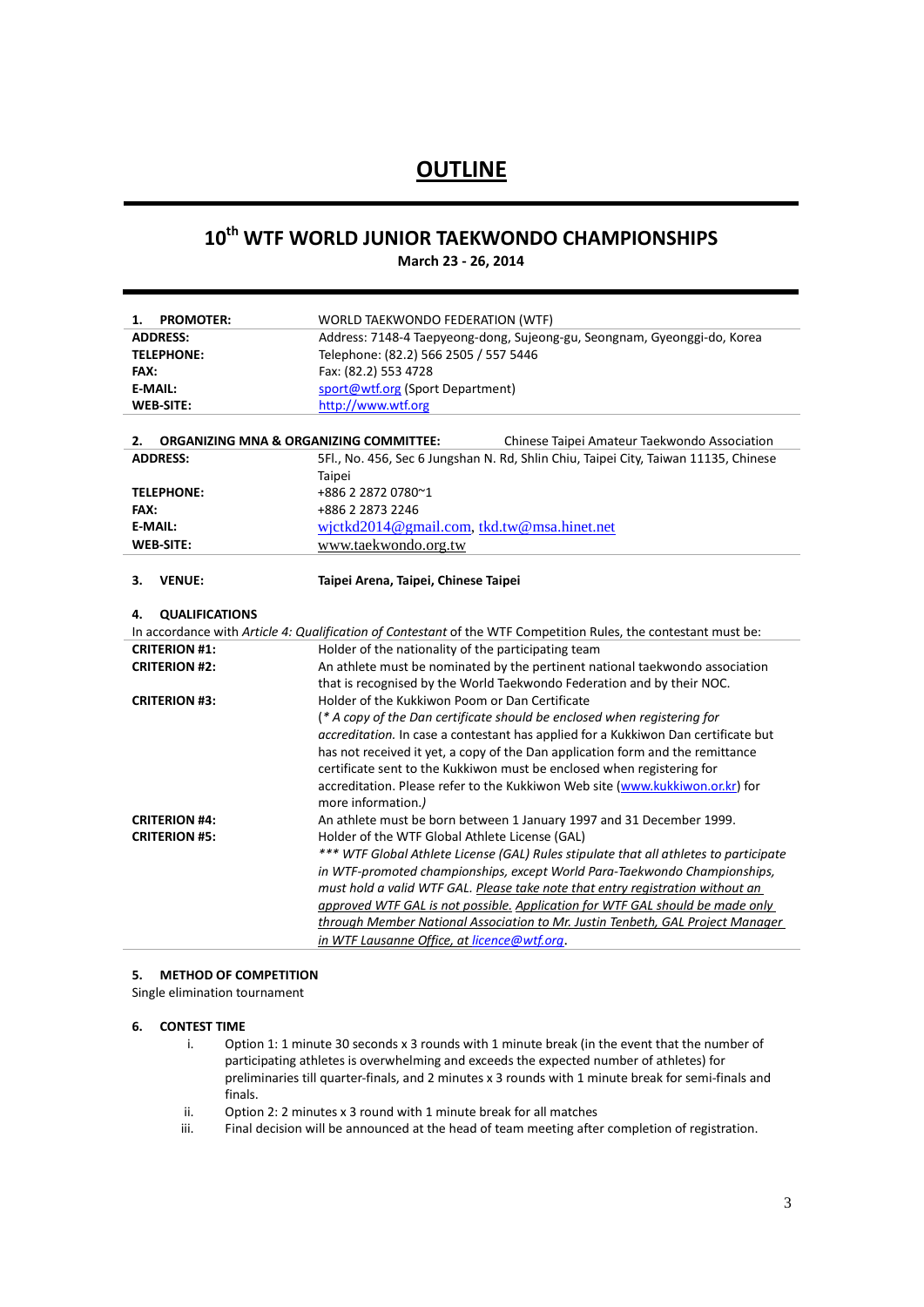## **7. WEIGHT DIVISIONS**

| Men's division |                     | Women's division |                     |
|----------------|---------------------|------------------|---------------------|
| Under 45kg     | Not exceeding 45kg  | Under 42kg       | Not exceeding 42 kg |
| Under 48kg     | Over 45 kg &        | Under 44kg       | Over 42 kg &        |
|                | Not exceeding 48 kg |                  | Not exceeding 44 kg |
| Under 51kg     | Over 48 kg &        | Under 46kg       | Over 44 kg &        |
|                | Not exceeding 51 kg |                  | Not exceeding 46 kg |
| Under 55kg     | Over 51 kg &        | Under 49kg       | Over 46 kg &        |
|                | Not exceeding 55 kg |                  | Not exceeding 49 kg |
| Under 59kg     | Over 55 kg &        | Under 52kg       | Over 49 kg &        |
|                | Not exceeding 59 kg |                  | Not exceeding 52 kg |
| Under 63kg     | Over 59 kg &        | Under 55kg       | Over 52 kg &        |
|                | Not exceeding 63 kg |                  | Not exceeding 55 kg |
| Under 68kg     | Over 63 kg &        | Under 59kg       | Over 55 kg &        |
|                | Not exceeding 68 kg |                  | Not exceeding 59 kg |
| Under 73kg     | Over 68 kg &        | Under 63kg       | Over 59 kg &        |
|                | Not exceeding 73 kg |                  | Not exceeding 63 kg |
| Under 78kg     | Over 73 kg &        | Under 68kg       | Over 63 kg &        |
|                | Not exceeding 78 kg |                  | Not exceeding 68 kg |
| Over 78kg      | Over 78 kg          | Over 68kg        | Over 68 kg          |

#### **8. CONDITIONS FOR PARTICIPATION**

#### i. Round-trip Airfare and Accommodation

Round trip airfare and and accommodation charges of room and board shall be borne by the participating National Association.

#### ii. Entry Fees

The OC shall collect the entry fees from the participating national teams. The national team shall pay an entry fee to the Organizing Committee by **cash in US\$ only** at the accreditation center(s) in Chinese Taipei prior to the start of the Championships. Athletes shall not be allowed to compete without successful payment of entry fee to the Organizing Committee.

Entry fee shall be various according to the timing and situation of the submission of entry. Please read carefully the following guidelines.

- US\$50 per athlete
- Entry deadline is **February 24, 2014**. Entry submission after this date will be not accepted under any circumstances. Late replacement due to injury shall be handled case by case.
- The registered athletes or team officials may be replaced without any penalty until February 24, 2014.
- Entry fee of US\$50 per athlete will not be charged in case of cancellation of participation until February 24, 2014. Entry fee must be paid in case of the cancellation of participating athletes after February 24, 2014 or no-show.
- Athletes: Member national association can submit entry for maximum 10 male and 10 female athletes, and no additional athletes are accepted. No reserve athlete is accepted. No entry will be accepted or modified during on-spot registration.
- Team officials: Member national association can submit entry for maximum one (1) Head of team per country, three (3) national federation officials per country, one (1) manager per team, two (2) coaches per team, one (1) team doctor per team, one (1) trainer per team. In case of exceeding this number, US\$100 will be charged per person before issuance of the accreditation card. US\$100 will be charged per team official in case of on-spot registration without prior entry submission until February 24, 2014.  $\overline{a}$

# iii. **Entry Registration**

*Entry will only be accepted through the WTF online registration system -WTF GMS The instructions will be sent to all MNAs in due time.*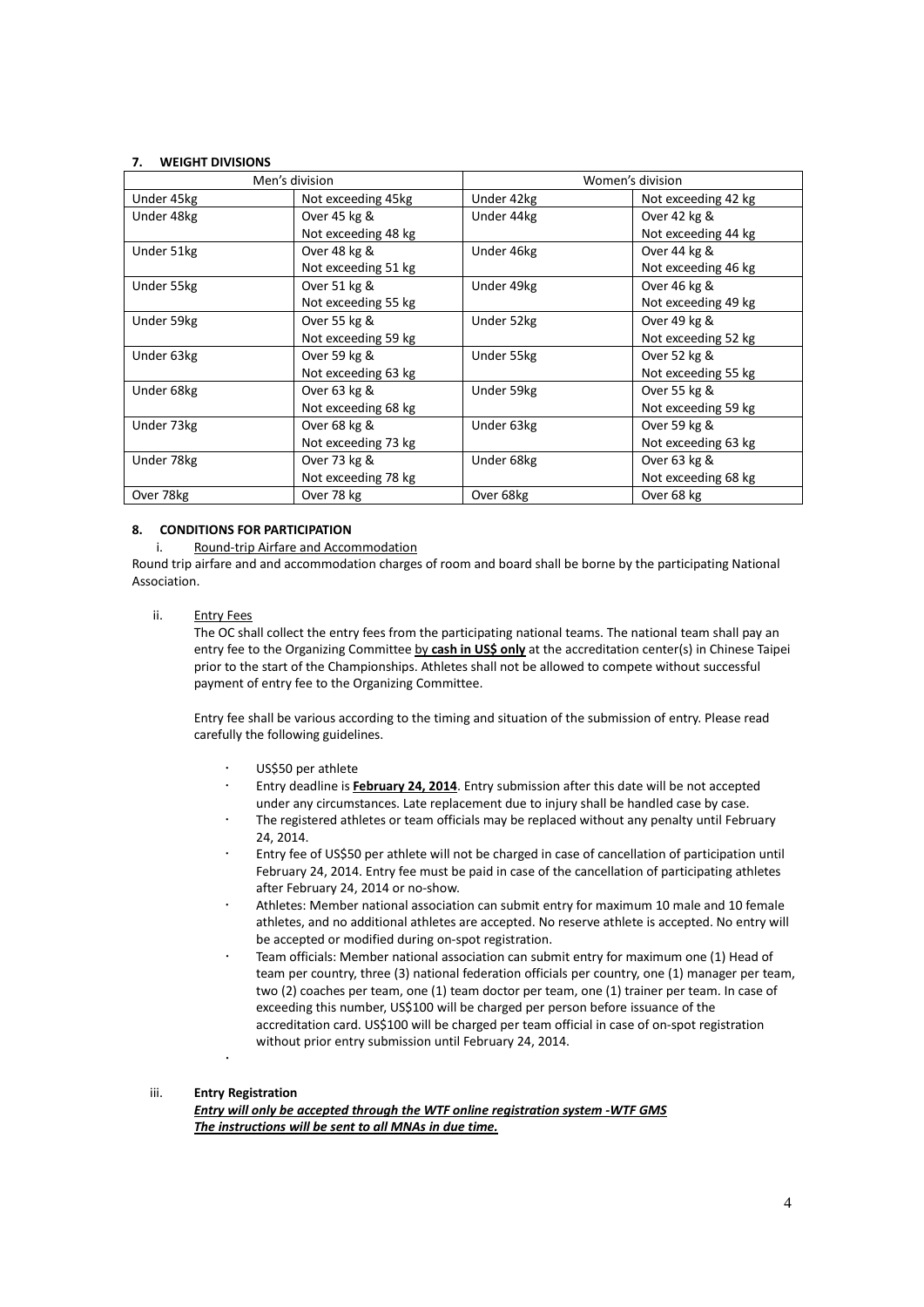#### iv. Ground transportation

Ground transportation will be provided for national teams on arrival and departure, provided that the Organizing Committee has been informed of the date, time, and flight schedule of the national team at the latest by **the designated deadline (February 24, 2014).** The Organizing Committee will also provide ground transportation to and from all Official hotels, training venue and the venue provided that the national teams stay at the Official hotels.

## **9. CLASSIFICATION OF RESULTS**

#### i. Individual Awards

Medals will be awarded to the top four athletes in the respective classifications and weight divisions of the pertinent championships:

| $1st$ PLACE:           | <b>GOLD MEDAL &amp; CERTIFICATE</b> |
|------------------------|-------------------------------------|
| $2nd$ PLACE:           | SILVER MEDAL & CERTIFICATE          |
| $3^{\text{rd}}$ PLACE: | BRONZE MEDAL & CERTIFICATE          |
| $3^{\text{rd}}$ PLACE: | BRONZE MEDAL & CERTIFICATE          |

#### ii. Team Awards

Based on the point system below, the top five (5) teams of the Men's division and the top five (5) teams of the Women's division will receive trophies:

| <b>RATIONALE</b>                                       | <b>NO. OF POINTS AWARDED</b> |
|--------------------------------------------------------|------------------------------|
| For every contestant who passed the official weigh-in: |                              |
| For every win (including byes):                        |                              |
| For every Gold Medal:                                  |                              |
| For every Silver Medal:                                |                              |
| For every Bronze Medal:                                |                              |
|                                                        |                              |

Other prizes, such as the "Good Fighting Spirit Prize", "Active Participation Prize", MVPs and Best Referees and Best Coaches may be awarded to selected teams and individuals.

## **10. TEAM ENTRIES PER COUNTRY (MAXIMUM 31 MEMBERS)**

| <b>POSITION</b> | <b>MAX. NO. OF MEMBERS</b> | <b>MAX. NO. OF MEMBERS</b> |
|-----------------|----------------------------|----------------------------|
|                 | <b>MALE</b>                | <b>FEMALE</b>              |
| HEAD OF TEAM:   |                            |                            |
| MANAGER:        |                            |                            |
| COACH:          |                            |                            |
| TRAINER:        |                            |                            |
| TEAM DOCTOR:    |                            |                            |
| CONTESTANTS:    | 10                         | 10                         |

#### **11. INTERNATIONAL REFEREES**

The WTF will appoint total of ninety (90) International Referees. The appointed international referees shall officiate at both 10th WTF World Junior Taekwondo Championships and WTF Qualification Tournament for 2014 Nanjing Youth Olympic Games. The following conditions shall apply:

- i. International Referees are required to pay for their own roundtrip airfares.
- ii. The Organizing Committee shall pay for the expenses for eleven (11) nights' stay of room and board. **Check-in: March 16 / Check-out: March 27**
- iii. The Organizing Committee shall pay a per diem of US\$100 to the selected International Referees for competition period (total seven days, including one day break between two events; US\$700 per referee).

#### **12. TECHNICAL DELEGATE AND COMPETITION SUPERVISORY BOARD**

The WTF will appoint one (1) Technical Delegate and four (4) members of the Competition Supervisory Board who shall oversee 10th WTF World Junior Taekwondo Championships and WTF Qualification Tournament for 2014 Nanjing Youth Olympic Games. The following conditions shall apply:

- i. The Organizing Committee shall pay for the expenses of room and board for the Technical Delegate and CSB members with twelve (12) nights' stay of room and board. **Check-in: March 16 / Check-out: March 27**.
- ii. The Organizing Committee shall pay a per diem of US\$100 to the Technical Delegate and the members of the Competition Supervisory Board for competition period (total seven days, including one day break between two events; US\$700 per person).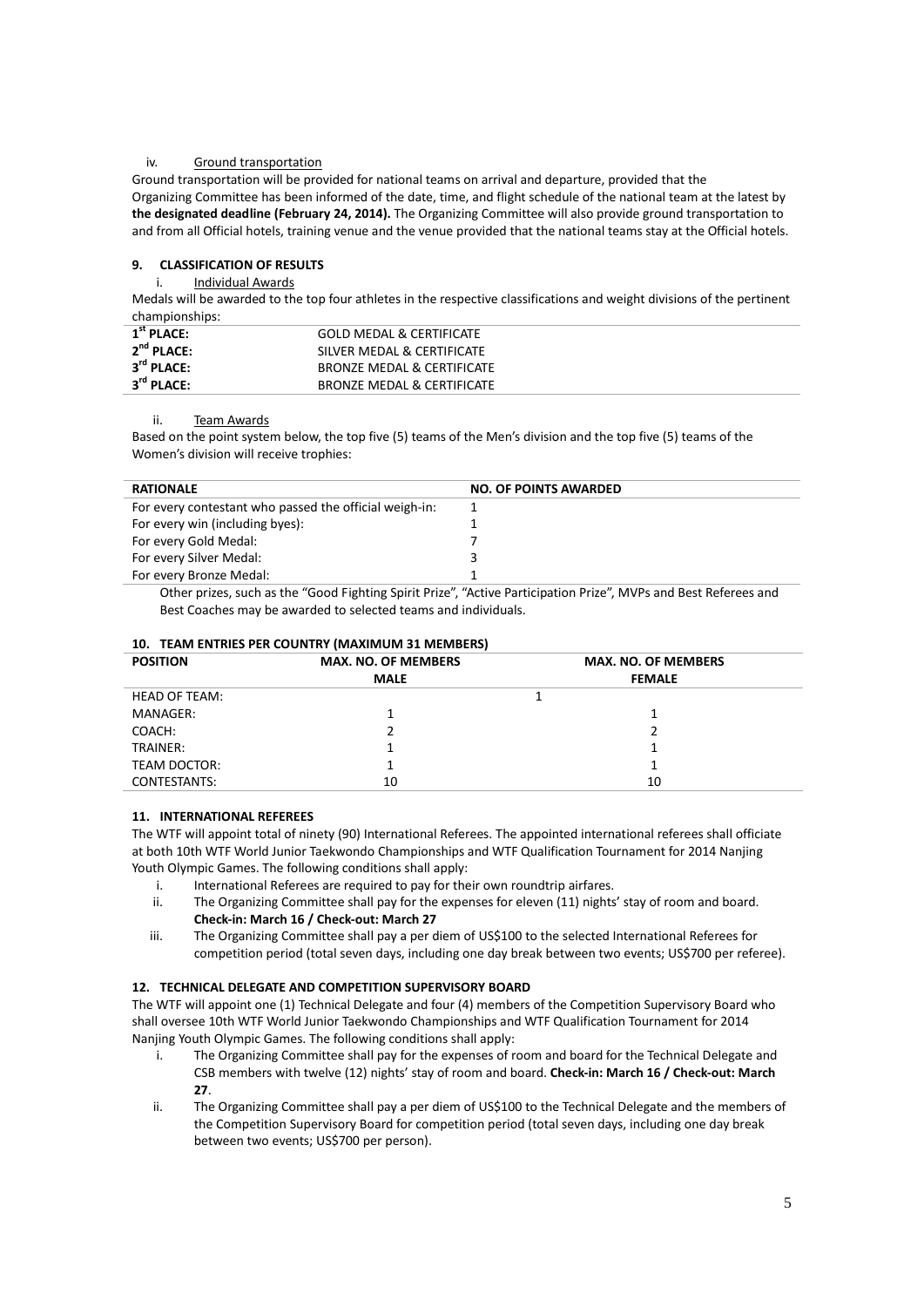#### **13. WTF-RECOGNIZED TAEKWONDO UNIFORM (***DOBOK***) AND PROTECTIVE EQUIPMENT**

- i. Participating contestants are required to wear WTF-recognized doboks and WTF-recognized protective equipment. The latest version of WTF-recognized manufacturers' list is available at the website of WTF [\(http://www.worldtaekwondofederation.net/recognized](http://www.worldtaekwondofederation.net/recognized)).
- ii. The Organizing Committee will provide head protector and Protector and Scoring System (PSS) to the participating contestants. Participating contestants are required to bring their own groin guards, mouthpieces, gloves, sensing socks and shin and forearm guards for their personal use.
- iii. Before entering the field of play, all contestants will proceed to the inspection desk for inspection of their doboks and protective equipment. Any contestant who wears unofficial doboks or protective equipment will not be permitted to compete.
- iv. Instant Video Replay (IVR) system will be used.

### **14. IDENTIFIATION OF NOC CODE AND MANUFACTURER (Please see appendix)**

- i. National flag shall be located between 3cm and 3.4cm below the right shoulder line of upper garment.
- ii. NOC Code is a three-letter National Olympic Committee abbreviation, and it shall be printed at the back in black and centred at 5cm or higher from the bottom line of the upper garment within the size of 30cm width x 12cm height. The font of the letters shall be in bold "Verdana".
- iii. Manufacturer's identification (name, designation trademark, logo or any distinctive sign of the manufacturer) shall be located one per garment within 20㎠ except at the location of the WTF logo.

#### **15. MEDICAL CONTROL**

- i. The WTF Anti-Doping Rules, and where necessary the Code of the World Anti-Doping Agency, shall apply throughout the competitions.
- ii. Compulsory anti-doping tests will be carried out for all finalists, while random tests will be conducted to one of the semi-finalists who failed to advance to the final. The WTF and/or WADA may carry out random out-of-competition testing prior to the championships. Therefore, all participating contestants are required to submit their latest and most accurate Athlete Location Forms.
- iii. TUE (Therapeutic Use Exemption)
	- Athletes who take any substance or medicine listed in the "Prohibited List" of the WTF Anti-Doping Rules and Anti-Doping Code of World Anti-Doping Agency (WADA) are requested to visit the website of WADA and make online filing of their TUE applications on ADAM[S http://www.wada-ama.org/en/ADAMS/](http://www.wada-ama.org/en/ADAMS/) and report to the WTF Sports Division at [marcoienna@wtf.org](mailto:marcoienna@wtf.org) *by no later than February 27, 2014*. For more details, please see the following page of the WTF website:

<http://www.worldtaekwondofederation.net/anti-doping>

For ADAMS login, please contact National Anti-Doping Organization (NADO) in your country or WTF Sports Division a[t marcoienna@wtf.org.](mailto:marcoienna@wtf.org)

#### **16. HEAD OF TEAM MEETING & DRAWING OF LOTS SESSION**

- i. The head of team meeting and the drawing of lots session shall be conducted on March 18, 2014 for WTF Qualification Tournament for 2014 Nanjing Youth Olympic Games and on March 22, 2014 for the 10th WTF World Junior Taekwondo Championships, in the presence of the WTF officials and the representatives of the participating nations.
- ii. The method and order of the draw may be changed depending on the decision of the Technical Delegate.
- iii. Depending on the decision of the Technical Delegate, WTF officials or Organizing Committee volunteers could be designated to draw lots on behalf of the officials of the participating nations who are not present at the time of the lot drawing session.

#### **17. WEIGH-IN**

- i. Weigh-in of the contestants shall be completed one day before their scheduled competition day.
- ii. During the weigh-in, male contestants shall wear underpants and female contestants shall wear underpants and brassieres. However, contestants may weigh-in in the nude if they want to do so.

#### **18. INDEMNITIES**

i. The respective national taekwondo associations shall be responsible for ensuring that their participants have validly completed and signed the official participation forms, thus indemnifying the organizers and WTF, its officials and other contestants from any claims of injuries, losses, fatalities or otherwise arising in the course of participation in this championships or any activities thereto.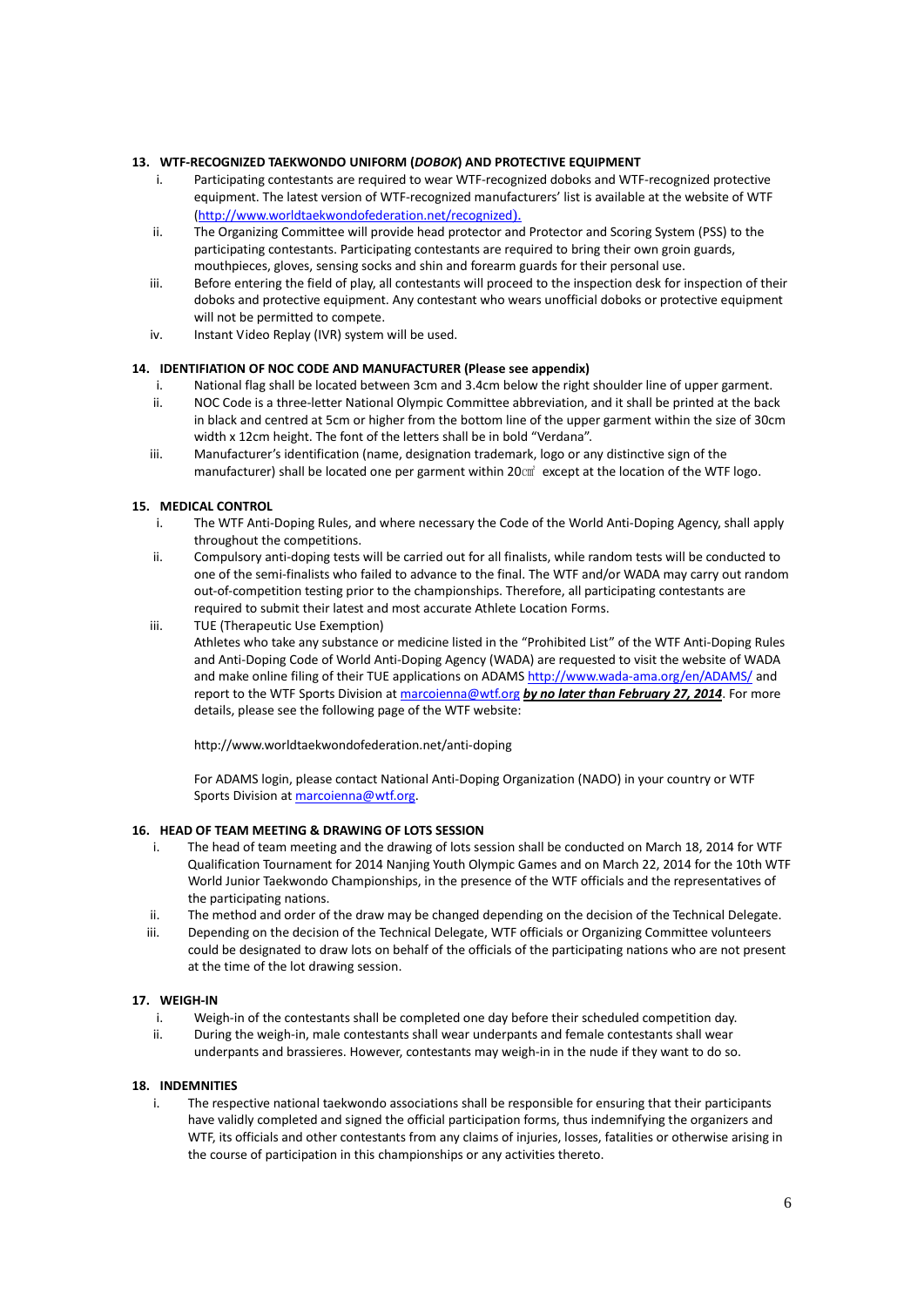- ii. The respective national taekwondo associations shall be responsible for ensuring that all officials and participants are covered with effective insurance coverage.
- iii. Participants without proper participation entry forms and effective insurance coverage will not be allowed to compete at the championships.

## **19. NATIONAL FLAG AND ANTHEM**

Every participating national taekwondo association is required to bring along the following items for use at the Opening and/or Closing ceremonies:

- i. Two (2) IOC-recognized national flags
	- Size: 90cm x 130cm
- ii. CD or DVD of the pertinent IOC-recognized national anthem
- iii. Items that mentioned in i, ii are need to be submitted to the Organizing Committee at the on-site registration center in Taipei.

### **20. ACCOMMODATION**

The participating teams are required to fill out the hotel reservation by **no later than February 24, 2014**.

### **21. VISA INFORMATION**

Please carefully look at the visa information at the last section of this invitation packet.

### **22. ATHLETE REPLACEMENT**

In the event that the registered athletes should be replaced with another due to injuries, the Member National Association can officially request to the WTF for the replacement by **no later than March 10, 2014** by submitting 'Late athlete replace form' together with certification in English from the medical doctor to [sport@wtf.org](mailto:sport@wtf.org) with attention to WTF Secretary General. The decision on the acceptance will be made after evaluation of the submitted documents.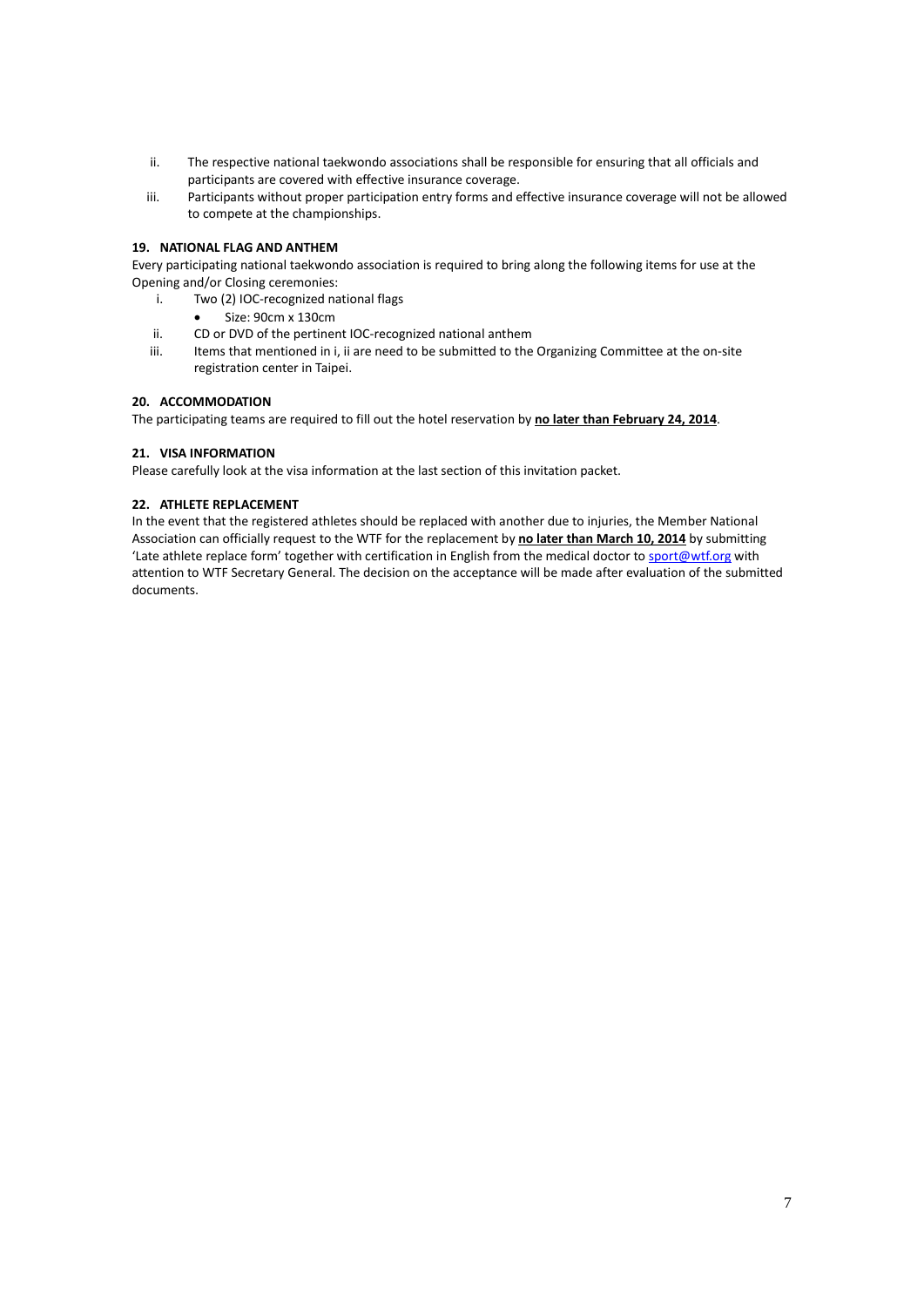# **OUTLINE**

# **WTF Qualification Tournament for Nanjing 2014 Youth Olympic Games March 20-22, 2014**

#### **1. QUALIFICATIONS**

| In accordance with Article 4: Qualification of Contestant of the WTF Competition Rules, the contestant must be: |                                                                                    |  |
|-----------------------------------------------------------------------------------------------------------------|------------------------------------------------------------------------------------|--|
| <b>CRITERION #1:</b>                                                                                            | Holder of the nationality of the participating team                                |  |
| <b>CRITERION #2:</b>                                                                                            | An athlete must be nominated by the pertinent national taekwondo association       |  |
|                                                                                                                 | that is recognized by the World Taekwondo Federation and by their NOC.             |  |
| <b>CRITERION #3:</b>                                                                                            | Holder of the Kukkiwon Poom or Dan Certificate                                     |  |
|                                                                                                                 | (* A copy of the Dan certificate should be enclosed when registering for           |  |
|                                                                                                                 | accreditation. In case a contestant has applied for a Kukkiwon Dan certificate but |  |
|                                                                                                                 | has not received it yet, a copy of the Dan application form and the remittance     |  |
|                                                                                                                 | certificate sent to the Kukkiwon must be enclosed when registering for             |  |
|                                                                                                                 | accreditation. Please refer to the Kukkiwon Web site (www.kukkiwon.or.kr) for      |  |
|                                                                                                                 | more information.)                                                                 |  |
| <b>CRITERION #4:</b>                                                                                            | An athlete must be born between 1 January 1997 and 31 December 1998.               |  |

#### **2.** Events (10)

| MEN'S EVENTS (5) | <b>WOMEN'S EVENTS (5)</b> |
|------------------|---------------------------|
| Under 48kg       | Under 44kg                |
| 48 - 55kg        | 44 - 49kg                 |
| 55 - 63kg        | 49 - 55kg                 |
| 63 - 73kg        | 55 - 63kg                 |
| Over 73kg        | Over 63kg                 |

#### **3.** Quota

|              | <b>QUALIFICATION</b> | <b>HOST COUNTRY PLACES</b> | <b>UNIVERSALITY PLACES</b> | <b>TOTAL</b> |
|--------------|----------------------|----------------------------|----------------------------|--------------|
| Men          |                      |                            | 10                         | 50           |
| Women        |                      |                            | 10                         | 50           |
| <b>TOTAL</b> | 74                   |                            | 20                         | 100          |

|              | <b>MAXIMUM</b><br>PER NOC | <b>QUOTA</b> |
|--------------|---------------------------|--------------|
| Men          |                           |              |
| Women        | ર                         |              |
| <b>TOTAL</b> |                           |              |

## **4.** Qualification System

- 4.1 The qualification places obtained for the Youth Olympic Games will be allocated to the pertinent NOC.
- 4.2 The YOG Qualification Tournament will be held in conjunction with the 10th WTF World Junior Taekwondo Championships in 2014 but as a separate event.
- 4.3 An NOC, through its WTF Member National Association, may enter in the WTF World Taekwondo Qualification Tournament a maximum of three (3) men and three (3) women athletes, with one athlete maximum per weight category.
- 4.4 There will be five weight categories for each male and female division in the YOG Qualification Tournament.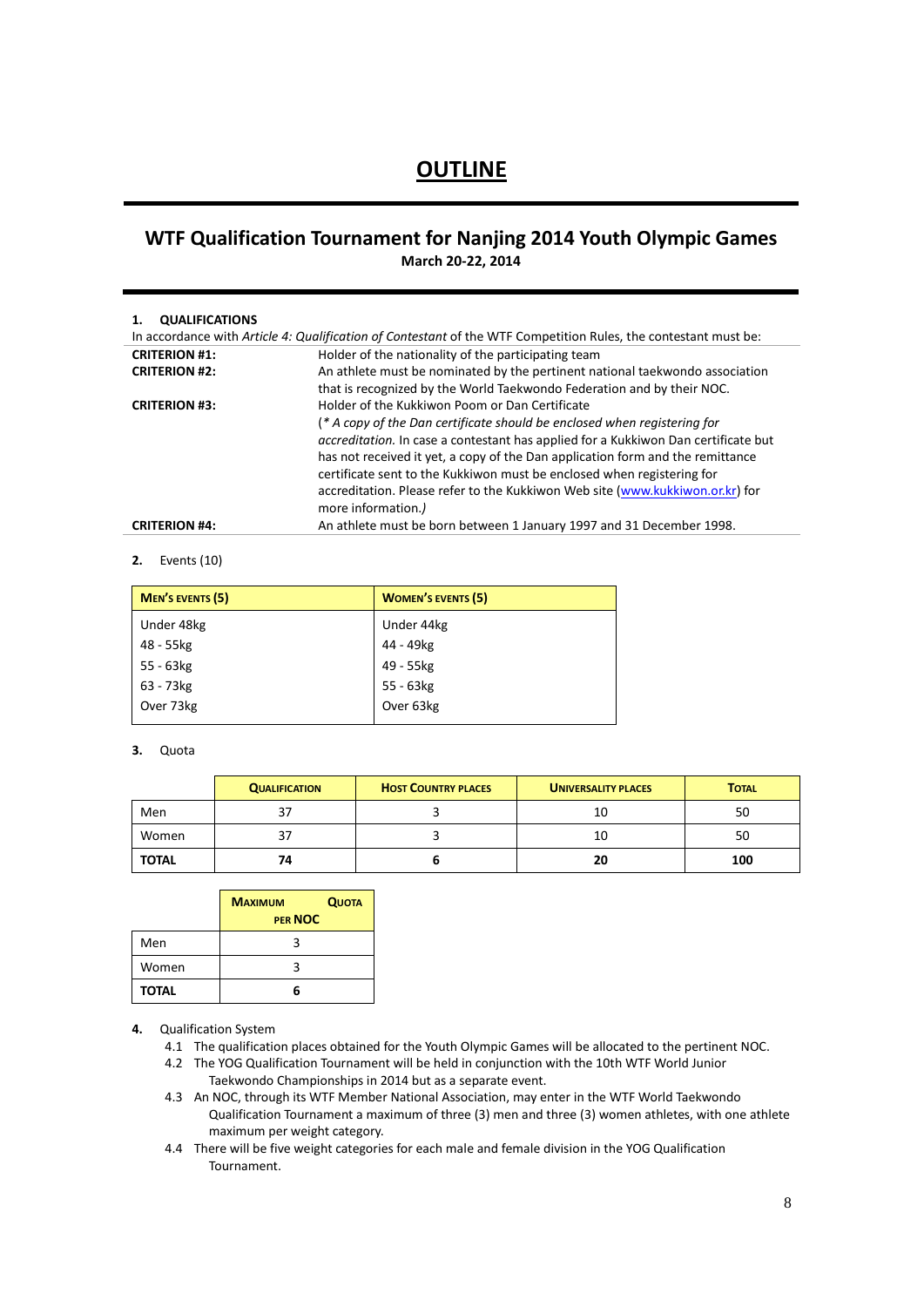- 4.5 The eight (8) best ranked athletes in each weight category will earn their NOC a qualification place, in the respective weight category, however, for the weight categories in which the Host Country elects to use its Host Country places, only the (7) seven best ranked athletes, in this weight category, will earn a qualification place for their NOC.
- 4.6 A single elimination system will apply to the qualification tournament. The rank of the top 16 athletes per weight division shall be classified as follows:
	- 1st: Winner of the final match
	- 2nd: Loser of the final match
	- 3rd: Loser to the 1st placed winner in the semi-final
	- 4th: Loser to the 2nd placed winner in the semi-final
	- 5th: Loser to the 1st placed winner in the quarterfinal
	- 6th: Loser to the 2nd placed winner in the quarterfinal
	- 7th: Loser to the 3rd placed winner in the quarterfinal
	- 8th: Loser to the 4th placed winner in the quarterfinal
	- 9th: Loser to the 1st placed winner at round of 16
	- 10th: Loser to the 2nd placed winner at round of 16
	- 11th: Loser to the 3rd placed winner at round of 16
	- 12th: Loser to the 4th placed winner at round of 16
	- 13th: Loser to the 5th placed winner at round of 16
	- 14th: Loser to the 6th placed winner at round of 16
	- 15th: Loser to the 7th placed winner at round of 16
	- 16th: Loser to the 8th placed winner at round of 16
- 4.7 Host Country Representation: The host country shall not participate in the qualification tournament, as it shall be automatically qualified in three (3) men's event and three (3) women's events.
- 4.8 Universality Places: To be eligible to receive Universality Places, athletes must comply with the Eligibility criteria as defined under this document. Should the technical level allow it, twenty (20) Universality places will be allocated to eligible NOCs.
- **5.** Confirmation process for quota places
	- 5.1 Confirmation process for qualification places: The WTF shall confirm to the NOCs their qualification places immediately following the qualification event. NOCs will then have up to two (2) weeks to confirm in writing to the WTF and NYOGOC the use of these qualification places.
	- 5.2 Confirmation process for host country places: The host country shall confirm in writing to the WTF and NYOGOC the weight categories in which it will enter athletes, by no later than February 28, 2014.
- **6.** Reallocation of unused quota places
	- 6.1 Reallocation of unused qualification places: Unused qualification places will be allocated to the NOCs of the next best ranked athletes not yet qualified, in the respective weight category, pending the maximum quota per NOC is not exceeded.
	- 6.2 Reallocation of unused host country places: For the weight categories in which the host country does not use its host country places, the 8th best ranked athlete, in this weight category, will earn a qualification place for his/her NOCs.
	- 6.3 Reallocation of unused Universality Places: Any unused Universality Places, including those returned after the final allocation by the YOG Tripartite Commission, will be reallocated to the NOCs of the next best ranked athletes from the YOG Qualification tournament not yet qualified, on condition that the maximum quota per NOC is not exceeded.

| <b>Qualification timeline</b><br>7.             |                                                                                                               |  |
|-------------------------------------------------|---------------------------------------------------------------------------------------------------------------|--|
| <b>DATE</b>                                     | <b>MILESTONE</b>                                                                                              |  |
| <b>March 2013</b>                               | Validation of final allocation of Universality Places by YOG Tripartite Commission                            |  |
| March 20-21, 2014                               | YOG Qualification Tournament in conjunction with 10 <sup>th</sup> WTF World Junior<br>Taekwondo Championships |  |
| June - July 2014                                | Reallocation of unused NOC universality places and final reallocation period for<br>unused quota places       |  |
| 8 July 2014                                     | Entries deadline by name for all sports                                                                       |  |
| 16 - 28 August 2014<br>(TKD: 17-21 August 2014) | 2 <sup>nd</sup> Summer Youth Olympic Games - Nanjing 2014                                                     |  |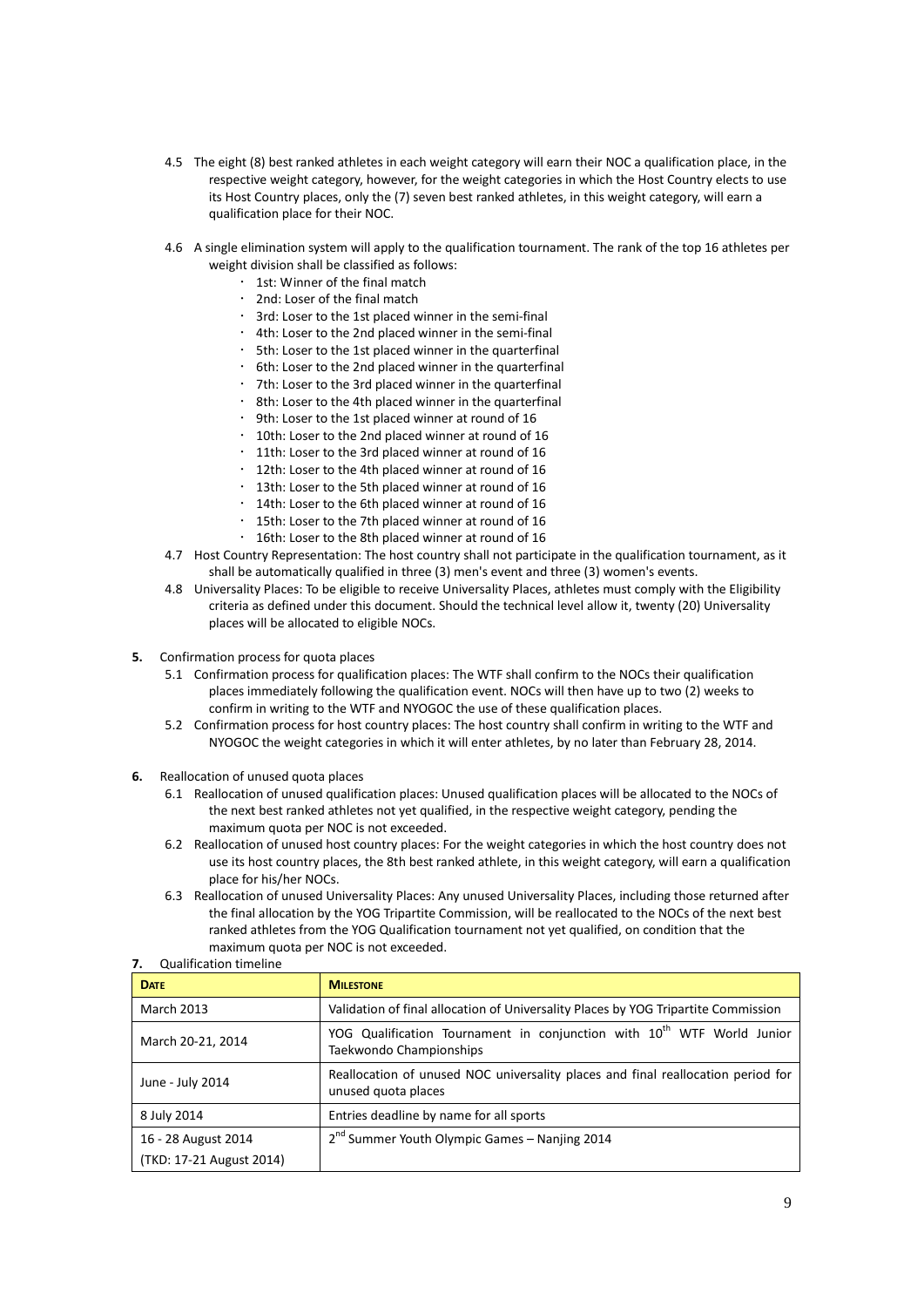#### **8.** Conditions for Participation

- 8.1 Round trip airfare and accommodation: Round trip airfare and and accommodation charges of room and board shall be borne by the participating National Association.
- 8.2 Entry fees: Same principles as World Junior Championships will be applied. Please see the article 8 of the outline of the 10th WTF World Junior Taekwondo Championships. Entry fees for all participants for 2014 WTF World Junior Championships & WTF World Qualification Tournament for 2014 YOG should be paid separately.
- 8.3 Ground transportation: Please refer to the article 8 of the outline of the 10th WTF World Junior Taekwondo Championships.

## **9.** Classification of results

| --<br>019991110901011 01 1 099109                                                 |                                     |
|-----------------------------------------------------------------------------------|-------------------------------------|
| $1st$ PLACE:                                                                      | <b>GOLD MEDAL &amp; CERTIFICATE</b> |
| $2nd$ PLACE:                                                                      | SILVER MEDAL & CERTIFICATE          |
| 3 <sup>rd</sup> PLACE:                                                            | BRONZE MEDAL & CERTIFICATE          |
| 3 <sup>rd</sup> PLACE:                                                            | BRONZE MEDAL & CERTIFICATE          |
| $5^{\text{th}}$ , $6^{\text{th}}$ , $7^{\text{th}}$ , and $8^{\text{th}}$ PLACES: | <b>CERTIFICATE</b>                  |

#### **10.** Team entries per country (maximum 17 members)

| <b>POSITION</b>      | <b>MAX. NO. OF MEMBERS</b> | <b>MAX. NO. OF MEMBERS</b> |
|----------------------|----------------------------|----------------------------|
|                      | <b>MALE</b>                | <b>FEMALE</b>              |
| <b>HEAD OF TEAM:</b> |                            |                            |
| MANAGER:             |                            |                            |
| COACH:               |                            |                            |
| TRAINER:             |                            |                            |
| TEAM DOCTOR:         |                            |                            |
| CONTESTANTS:         |                            |                            |

# **TIMETABLE (SUBJECT TO CHANGE)**

| Date          | Time       | Event                                                                                                 | Place                   |
|---------------|------------|-------------------------------------------------------------------------------------------------------|-------------------------|
| Mar 15 ~ 19   | 0900-2000  | Team registration for WTF Qualification Tournament for Nanjing 2014 Youth Olympic Games               | Chientan Youth Activity |
|               |            | and 10th WTF World Junior Taekwondo Championships                                                     | Center                  |
| Mar 15 ~ 19   | 0900-1800  | Team training                                                                                         | Chientan Youth Activity |
|               |            |                                                                                                       | Center                  |
| Mar 17 ~ 19   | 0900-1800  | Referee meeting and training                                                                          | <b>TBD</b>              |
| Mar 18        | 1000-1300  | <b>WTF Council Meeting</b>                                                                            | <b>Grand Hotel</b>      |
|               | 1400-16:00 | Head of team meeting and drawing of lots for WTF Qualification Tournament for Nanjing 2014            | Chientan Youth Activity |
|               |            | Youth Olympic Games                                                                                   | Center                  |
| <b>Mar 19</b> | 1230-1350  | Registration for WTF General Assembly                                                                 | <b>Grand Hotel</b>      |
|               | 1400-1700  | <b>WTF General Assembly</b>                                                                           | <b>Grand Hotel</b>      |
|               | 1500-1700  | Weigh-in for WTF Qualification Tournament for 2014 Youth Olympics                                     | Taipei Arena            |
|               |            | (M-48, M-73, M+73, F-49, F-63)                                                                        |                         |
|               | 1800-2000  | Welcoming dinner                                                                                      | TBD                     |
| Mar 20        | 0900-1200  | WTF Qualification Tournament for 2014 Youth Olympics (M-48, M-73, M+73, F-49, F-63)                   | Taipei Arena            |
|               | 1200-1300  | Lunch Break                                                                                           |                         |
|               | 1300-2000  | <b>Competition continues</b>                                                                          | Taipei Arena            |
|               | 1500-1700  | Weigh-in for WTF Qualification Tournament for 2014 Youth Olympics                                     | Taipei Arena            |
|               |            | (M-55, M-63, F-44, F-55, F+63)                                                                        |                         |
|               | 2000-2100  | Awarding ceremony                                                                                     | Taipei Arena            |
| Mar 21        | 0900-1200  | WTF Qualification Tournament for 2014 Youth Olympics (M-55, M-63, F-44, F-55, F+63)                   | Taipei Arena            |
|               | 1200-1300  | Lunch Break                                                                                           |                         |
|               | 1300-2100  | <b>Competition continues</b>                                                                          | Taipei Arena            |
|               | 2100-2200  | Awarding ceremony                                                                                     | Taipei Arena            |
| Mar 22        | 1000-1200  | Head of team meeting and drawing of lots for 10 <sup>th</sup> WTF World Junior Taekwondo              | Chientan Youth Activity |
|               |            | Championships                                                                                         | Center                  |
|               | 1500-1700  | Weigh-in for 10 <sup>th</sup> WTF World Junior Taekwondo Championships (M-55, M+78, F-49, F-68, F+68) | Taipei Arena            |
|               |            |                                                                                                       |                         |